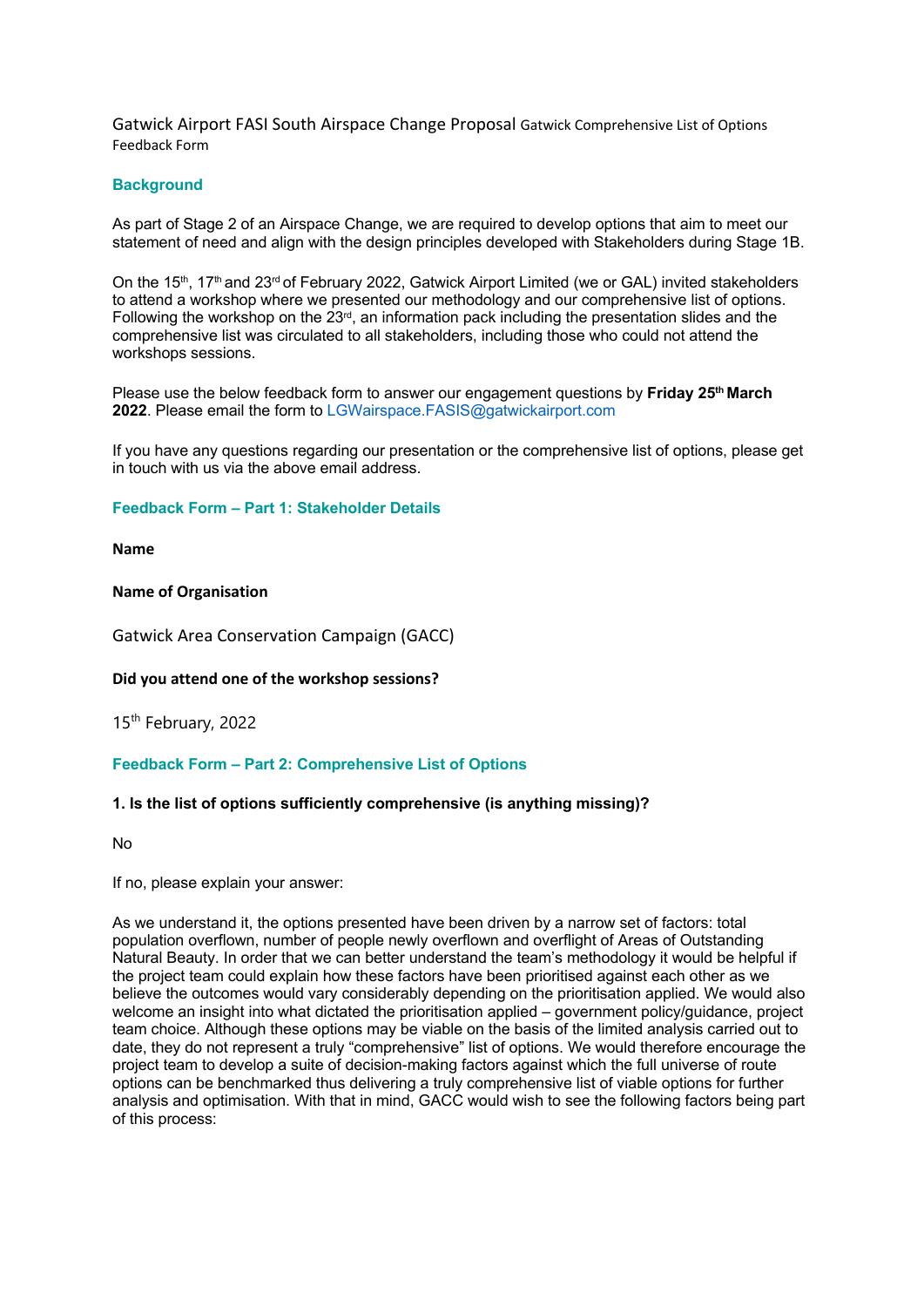- 1. **Historic patterns of dispersal**. As people historically overflown are likely to be more accustomed to aircraft noise and therefore not adversely impacted to the same extent as those newly overflown, we believe that the starting point for determining potential route options should be the historic patterns of dispersal.
- 2. **Health impacts of noise**. Exposure to aircraft noise is associated with a range of health responses including stress, sleep disturbance and annoyance. Long-term exposure is associated with increased risk of high blood pressure, heart disease, heart attack, stroke, dementia and impairment of learning in children. There is also evidence to suggest that aircraft noise may also lead to long-term mental health issues. A summary of evidence is in the AEF paper here: https://www.aef.org.uk/uploads/Aircraft-Noise-and-Public-Health-the-evidence-isloud-and-clear-final-reportONLINE.pdf.

The World Health Organisation strongly recommends reducing aircraft noise levels to below 45 dB *L*den., as aircraft noise above this level is associated with adverse health effects*.* For night noise exposure, the WHO strongly recommends reducing aircraft noise levels to below 40 dB *L*night., as night-time aircraft noise above this level is associated with adverse effects on sleep*.*  Gatwick does not produce noise contour maps down to these levels, but they extend many miles either side of the airport, covering 100s of sq km and 10s of thousands of people.

As stated above there is a clear and long understood relationship between actual plane noise and health, but it is now acknowledged that health effects are also being determined by nonacoustic factors. Non acoustic factors such as individual perceptions of fairness, individual coping capacities and individual noise sensitivity will all play a key role in determining responses and must therefore be fully considered using appropriate metrics to accurately capture "total adverse effects".

- 3. **Number of people impacted**. Different aircraft dispersal options will affect different numbers of people. For example, a flight path over a town would, other things being equal, be likely to impact more people than a flight path over countryside (although perhaps less severely – see below). Some airports (but not Gatwick) are able to route some flights over areas that are entirely uninhabited, for example the sea or a river estuary. There might, of course, be other reasons not to fly over those areas.
- 4. **Severity of impact**. In addition to the number of people impacted, it is important to consider the severity of impact. In general, ambient noise in cities and large towns is higher than in countryside, meaning that aircraft noise is likely to have less impact in cities/towns. However, there are exceptions to this in both areas. Land height can also have an impact on noise.
- 5. "**Fairness**": The Gatwick area community noise groups have historically taken the view that aircraft noise should be dispersed rather than concentrated on the grounds that it is fairer for its impacts to be shared rather than imposed on one group of people. However, we are also mindful that views on what dispersal means in practice, particularly when satellite navigation technology is introduced, are likely to vary.
- 6. **Frequency of overflight**. With the airport already looking to expand and with the deployment of new technologies almost certainly leading to greater concentration, it is vital that changes to frequency of overflight are fully captured using appropriate metrics (see Point 7 of question 3 below) as part of the wider process to determine the total adverse effects of all potential flight path options.
- 7. **Vertical profile of aircraft**. Not surprisingly the focus has been on the lateral distribution of flight paths. However, we also feel that as part of this once in a generation airspace modernisation project the vertical profile of aircraft also requires analysis. For departures we would wish to see the likely impact of a Continuous Climb Operations (CCO) protocol being fully considered whist, from an arrival perspective, we would wish to see flight paths deployed which would facilitate increased arrival altitudes.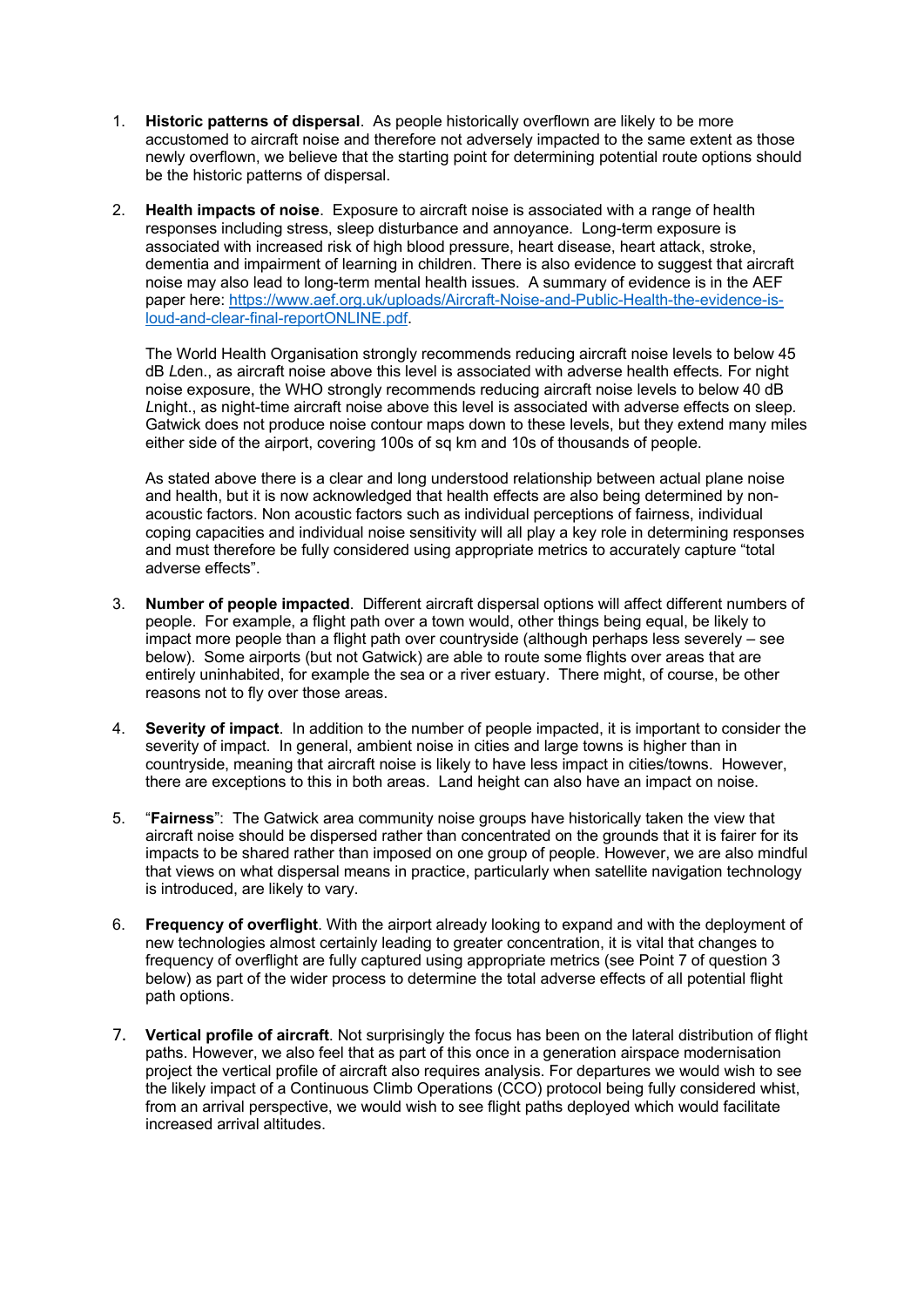# **2. Is the list of options developed in line with the design principles?**

|                | Design Principle (DP)                      | Have we<br>developed the<br>options in<br>alignment with<br>this DP? | If no, please explain your answer                                                                                                                                                                                                                                          |
|----------------|--------------------------------------------|----------------------------------------------------------------------|----------------------------------------------------------------------------------------------------------------------------------------------------------------------------------------------------------------------------------------------------------------------------|
| $\mathbf{1}$ . | Safety by Design                           | Yes                                                                  |                                                                                                                                                                                                                                                                            |
| 2.             | <b>Enhanced Navigation</b><br>Standards    | Yes                                                                  |                                                                                                                                                                                                                                                                            |
| 3.             | Limit Adverse Noise<br><b>Effects</b>      | <b>No</b>                                                            | The developed options may be in line with the<br>design principles, however per response to Q1,<br>there are other significant factors which must be<br>considered to create a benchmark fully capable<br>of determining which options best meet the<br>design principles. |
| 4.             | <b>Time Based arrival</b><br>Operations    | Yes                                                                  |                                                                                                                                                                                                                                                                            |
| 5.             | Resilience Built in                        | Don't Know                                                           | Insufficient information to determine whether<br>options will meet this design principle                                                                                                                                                                                   |
| 6.             | Optimise use of aircraft<br>capabilities   | Don't Know                                                           | Insufficient information to determine whether<br>options will meet this design principle                                                                                                                                                                                   |
| 7.             | Long Term Predictability<br>& Adaptability | Don't Know                                                           | Insufficient information to determine whether<br>options will meet this design principle                                                                                                                                                                                   |
| 8.             | Deconfliction by Design                    | No                                                                   | As the team have confirmed in their<br>presentation pack "we haven't considered<br>connectivity with the upper airspace network,<br>other airports and how the departure options<br>and arrival options might interact"                                                    |
| 9.             | <b>Locally Tailored Designs</b>            | Yes                                                                  |                                                                                                                                                                                                                                                                            |

## 3. **Are there any other considerations that we should take into account regarding the development of a comprehensive list of options for the ACP?**

Yes

If yes, please explain your answer:

As part of the FASI team's approach to the development of a comprehensive list of options capable of delivering effective noise dispersal, GACC would wish the following general principles adopted:

- 1. **Noise reduction obligation**: The aviation industry should be required to ensure that all safe and reasonably practical measures to reduce noise emissions, exposure and impacts are expeditiously implemented.
- 2. **Balance**: A fair balance should be struck between the interests of the aviation industry and people adversely affected by its operations, including that growth is equitably and proportionately balanced by reductions in noise and other environmental impacts.
- 3. **Capacity/noise trade off:** Reduction in airport capacity should not be a reason to reject dispersal options that would reduce the noise burden imposed on communities.
- 4. **Night flights**: Flights should be banned at night, for a full eight-hour period.
- 5. **Areas of Outstanding Natural Beauty:** airspace routes below 7,000 feet should seek to avoid flying over Areas of Outstanding Natural Beauty (AONB) and National Parks.